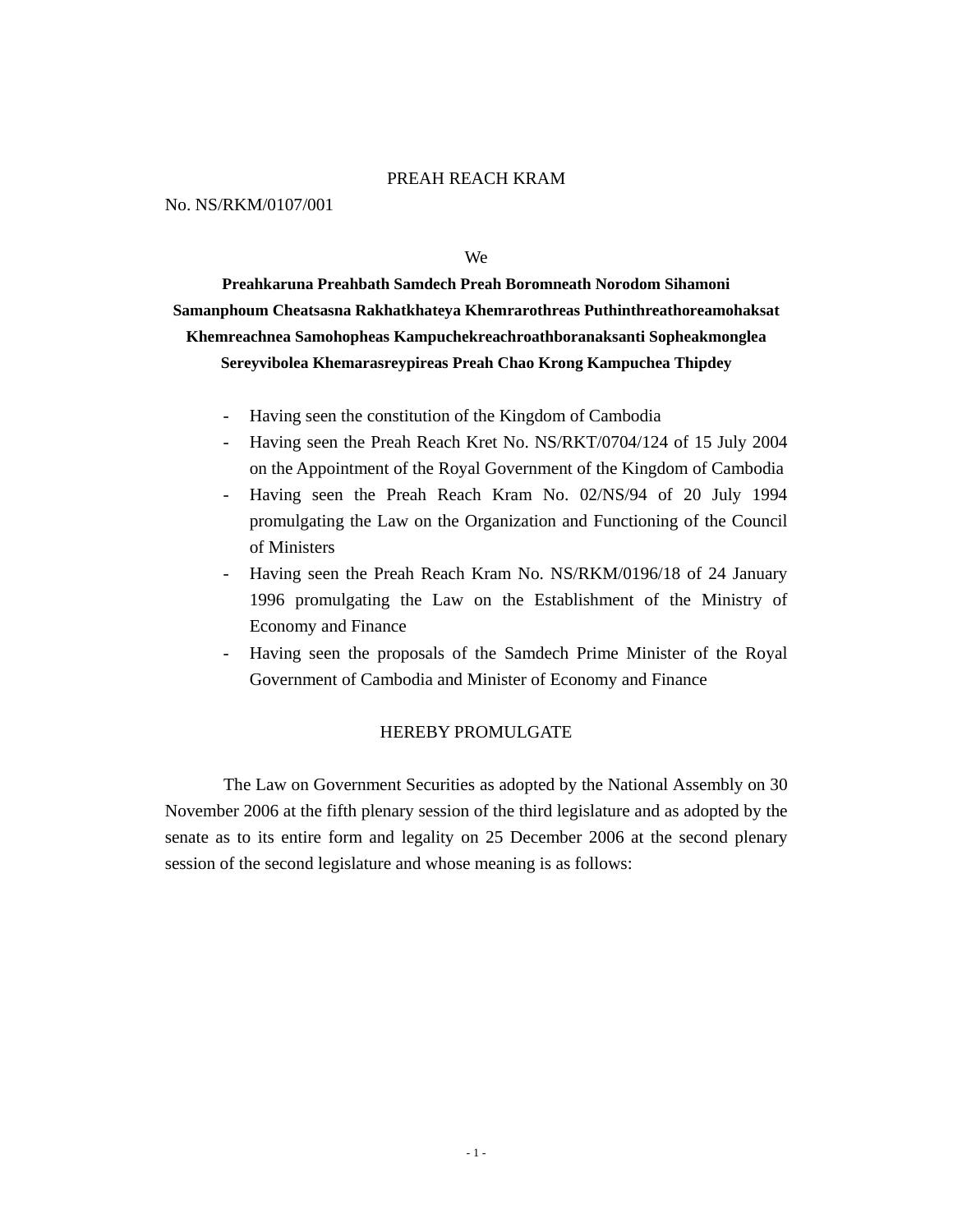# Law on Government Securities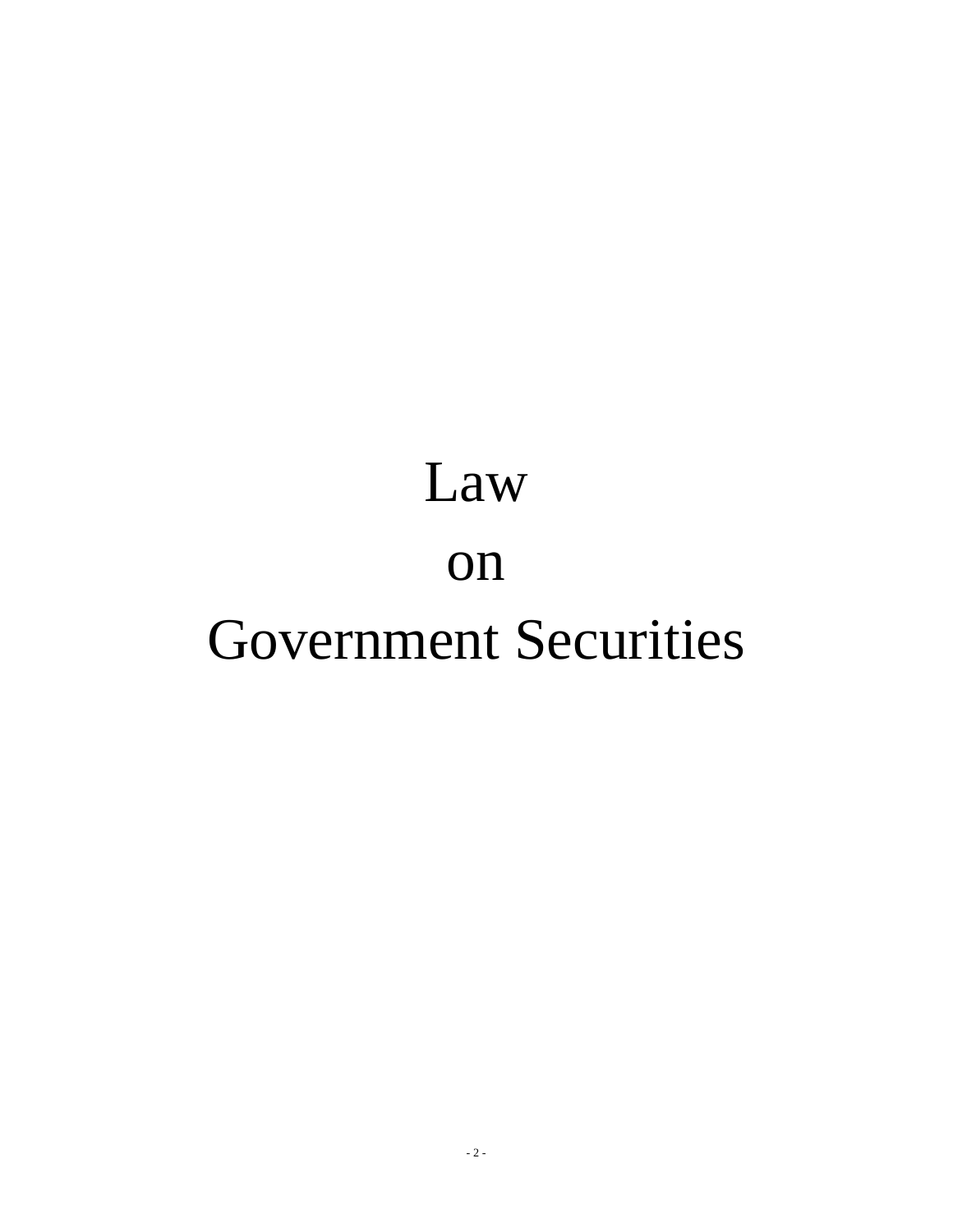# CHAPTER 1 GENERAL PROVISION

# **Article 1.**

The purpose of this Law is to provide a framework for the efficient issuance and management of government securities to ensure that the Government's financing needs and payment obligations are met at the lowest possible cost over the medium to long term, consistent with a prudent degree of risk, and to contribute to the development of the securities market in the Kingdom of Cambodia.

#### **Article 2.**

The definitions of terms used in this Law are listed as follows:

1. "Government securities" means bills and bonds and other instruments creating or acknowledging indebtedness and issued by or on behalf of the Government under this Law, including without limitation:

- (a) Treasury Bills with the maturity of less than one year;
- (b) Treasury Bonds with the maturity of one year and more;
- (c) Bonds on which yield is linked to another rate, such as the inflation rate or the exchange rate;
- (d) non-marketable savings bonds; and
- (e) other government securities

but not including securities issued by sub-national government and public enterprises, and any other government borrowing not made pursuant to this Law.

2. "Non-marketable securities" are those which, according to their terms, are payable only to the registered owners or recognized successors in title to the extent and in the manner provided in the applicable Prakas of the Minister of Economy and Finance, provided that the owners or recognized successors in title are entitled to call for redemption before maturity in accordance with the terms of such securities.

3. "Government securities certificate" means an executed written instrument, which guarantees the fulfillment of an obligation by the government of Cambodia and sets forth the terms, conditions, and stipulations of such obligation.

4. The term "accounts" means the general accounts and the special accounts of the National Treasury as prescribed in the [Public Finance Law of 1993] and other special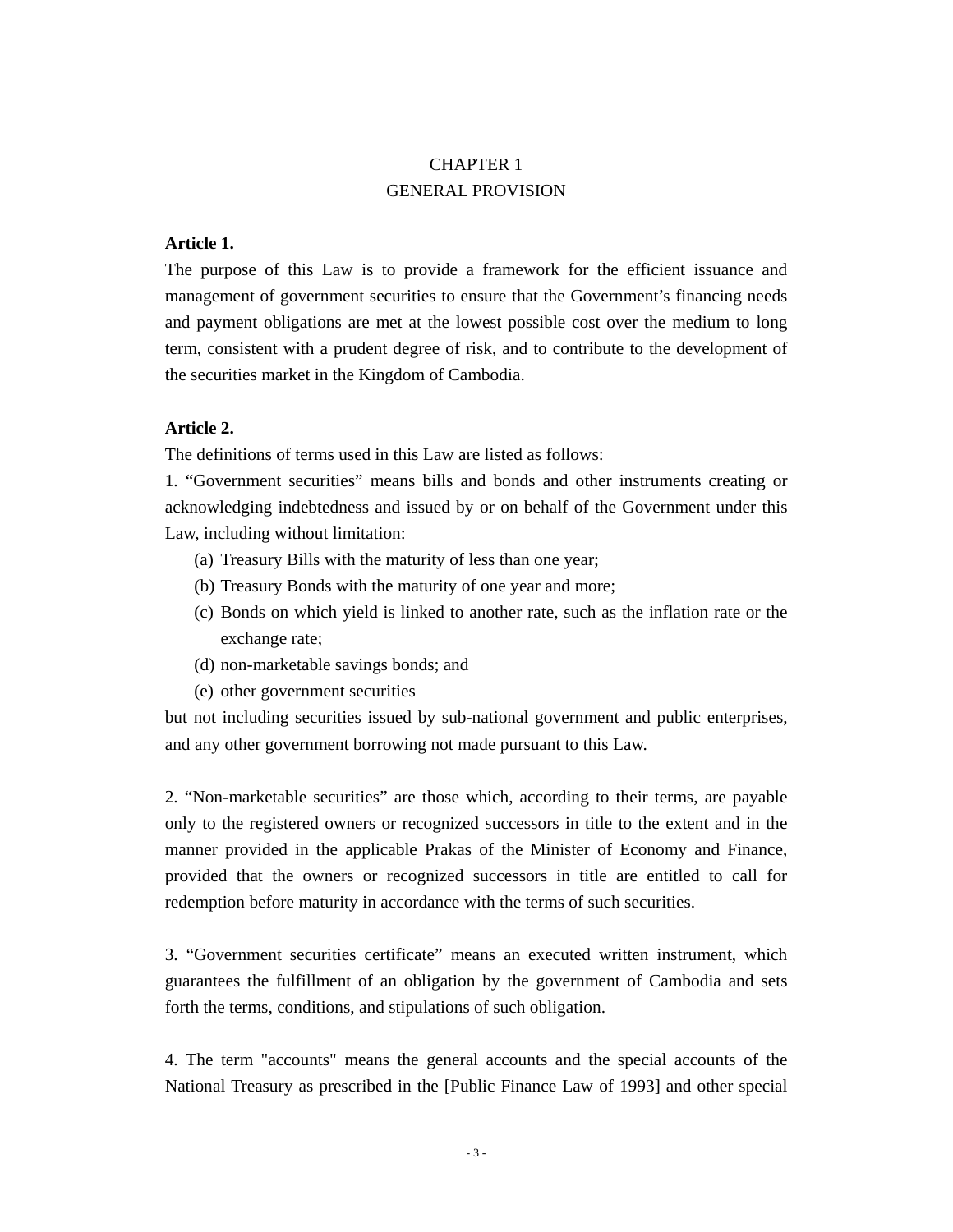accounts established by a law of the Kingdom of Cambodia.

5. "Successor" means a person who inherits title and obligation in succession to a predecessor.

6. "Succession" means the transfer, by will or by law, of title and obligation of one or more predecessor.

7. "Other fund" means a special fund established by a law of the Kingdom of Cambodia only when it is required to operate a certain fund for a specified purpose and operated without conforming to the budgets of revenues and expenditures under the [Public Finance Law of 1993], excluding the government securities management fund under Article 7 of this Law.

8. "Government Securities Management Fund" means money provided by the Government and money received from private and public institutions through issuance of government securities. Such money shall be used for the purpose of principal and interest payment for the issued government securities. The Fund is not established for the humanitarian purposes.

9. "Heads of central government agencies" means heads of ministries under [the Law on the Organization and Functioning of the Council of Ministers of 1994] and other heads of government agencies which are duly empowered by a law and have duties equivalent to ministries.

10. "Maturity" means due date of a security.

11. "Minister" means Minister of Economy and Finance.

12. "Law on Central Bank" means the Law on the Organization and Functioning of the National Bank of Cambodia of 1996.

13. "Ministry" means the Ministry of Economy and Finance.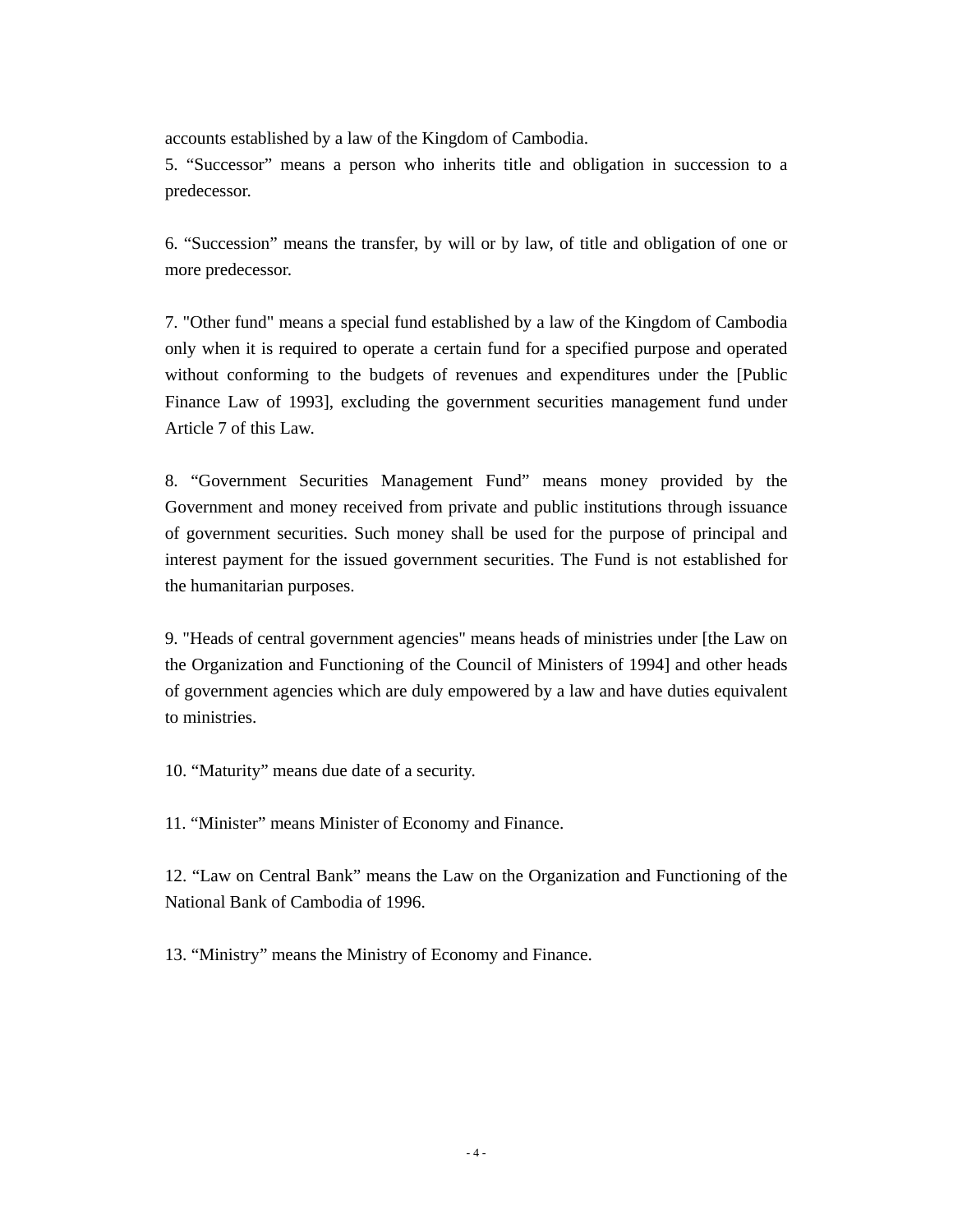#### CHAPTER 2

# ISSUE AND OFFER OF GOVERNMENT SECURITIES

## **Article 3.**

An issue and offer of government securities shall be carried out as follows:

(1) (a) Only the Minister may issue government securities at the expense of the Government Securities Management Fund under Article 7 of this Law. The Minister may buy, redeem, and refund any outstanding government securities at or before maturity. Principal of and interest on government securities is unconditionally guaranteed by the Government

 (b) The National Treasury and the involving departments under the Minister shall be charged with matters related to government securities, unless the Minister explicitly delegates this authority to other government agencies.

 (c) Except as otherwise provided for in other Laws, and subject to Article 23 of the Law on the Organization and Functioning of the National Bank of Cambodia of 1996 (hereafter referred to as the "NBC Law"), technical and operational matters concerning government securities may be undertaken by the National Bank of Cambodia under the Minister's guidance as prescribed by the Anukret of this Law. The Governor of the NBC shall establish procedures to separate these functions from its monetary policy functions.

(2) If the head of a central government agency which manages accounts and other funds under other Laws wishes to issue government securities, he shall submit to the Minister a request for the issue of government securities.

(3) Local governments and public entities such as large state-owned enterprises other than Government may not issue public bonds without prior consent of the Minister.

(4) Government securities may be issued in domestic currency or foreign currency.

#### **Article 4.**

(1) The National Assembly shall approve the total amounts of issuance of government securities for each fiscal year.

(2) The amount of government securities to be issued in each fiscal year shall be submitted to the National Assembly as a part of [finance bill], under the [Public Finance Law of 1993], by the Prime Minister.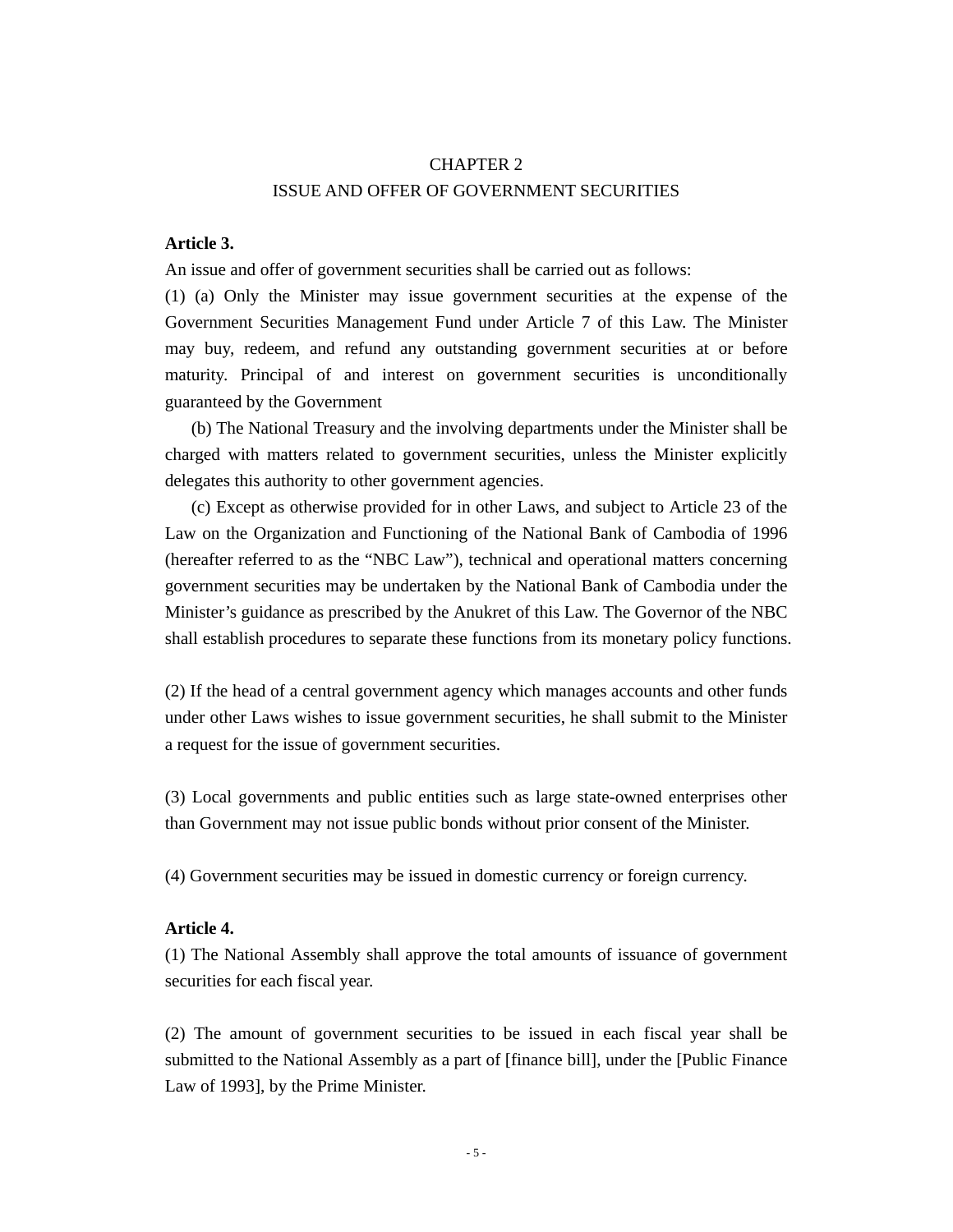(3) The Prime Minister may request the National Assembly to approve the issue of amounts in addition to the total amounts approved during the regular session of the National Assembly, and along with such request, the Prime Minister shall provide a comprehensive explanation detailing the reasons for the necessity of such additional issue of government securities.

#### **Article 5.**

(1) Government securities shall be issued on the open market in such a way that the people of Cambodia will be afforded, to the extent practicable, an equal opportunity to participate in subscribing to the issued government securities.

(2) The Minister may, however, decide by Anukret that issuing government securities in a different way is in the public interest. Except as otherwise provided for in other Laws and regulations thereunder, matters concerning the issue of government securities including the method of issuance and interest rate shall be prescribed by the Anukret.

(3) Government securities shall be sold by competitive bidding in the primary market. When a part of a particular issue of government securities is unsold after sale by competitive bidding process, the Minister may use Government accounts under the Ministry of Economy and Finance (hereafter referred to as the "Ministry") in order to purchase such securities on the same terms and conditions as they were sold through the competitive bidding process.

# **Article 6.**

Matters related to government securities certificates, registration of government securities and the redemption of the principal of and interest accrued on government securities shall be provided for by Anukret.

# CHAPTER 3 GOVERNMENT SECURITIES MANAGEMENT FUND

#### **Article 7.**

(1) The Government shall establish a government securities management fund (hereinafter referred to as the "GSMF") to effectively manage the issue and redemption of government securities and other related matters.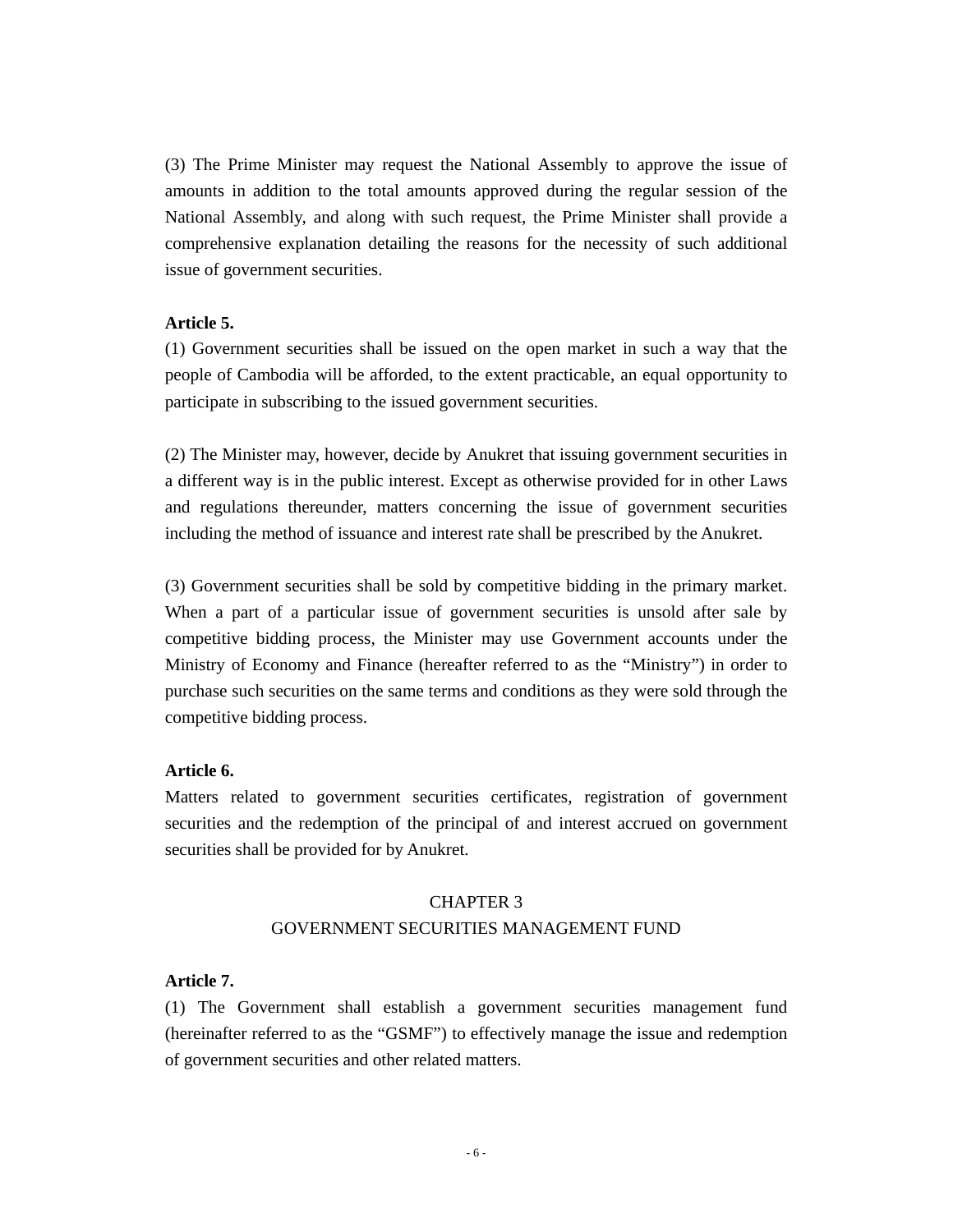(2) The GSMF may be operated without conforming to the budgets of revenues and expenditures governed by the [1993 Public Finance Law].

# **Article 8.**

(1) The Minister shall operate and manage the GSMF.

(2) The Minister may delegate his authority on matters related to the operation and management of the GSMF to the Governor of the NBC.

(3) The Governor of the NBC, as delegated in (2), shall submit to the Minister an annual report on the settlement of accounts of the GSMF before the end of February of the following fiscal year and such annual report shall contain the following:

- 1. report on the general condition of the GSMF and an analysis thereof
- 2. balance sheet
- 3. profit and loss statement
- 4. cash flow statement and its underlying documents
- 5. other documents related to the settlement of GSMF account

(4) The Anukret shall prescribe other matters related to the operation and management of the GSMF.

# **Article 9.**

(1) The financial resources of the GSMF shall be the revenues from the following:

- 1. proceeds from issue of government securities
- 2. interest earned on deposits in accounts and other funds
- 3. annual settlement surplus
- 4. contributions from the Government
- 5. operating earnings of the GSMF

(2) The GSMF shall perform the following functions:

- 1. redemption of the principal of, and payment of interest on issued government securities
- 2. deposits of proceeds in accounts and other funds
- 3. payment for the necessary expenses accruing from the management of the GSMF
- 4. purchase of government securities and other public bonds and short-term deposit in or short-term loan to financial institutions with excess cash, if any. The Minister by Prakas may provide for other uses of such excess cash.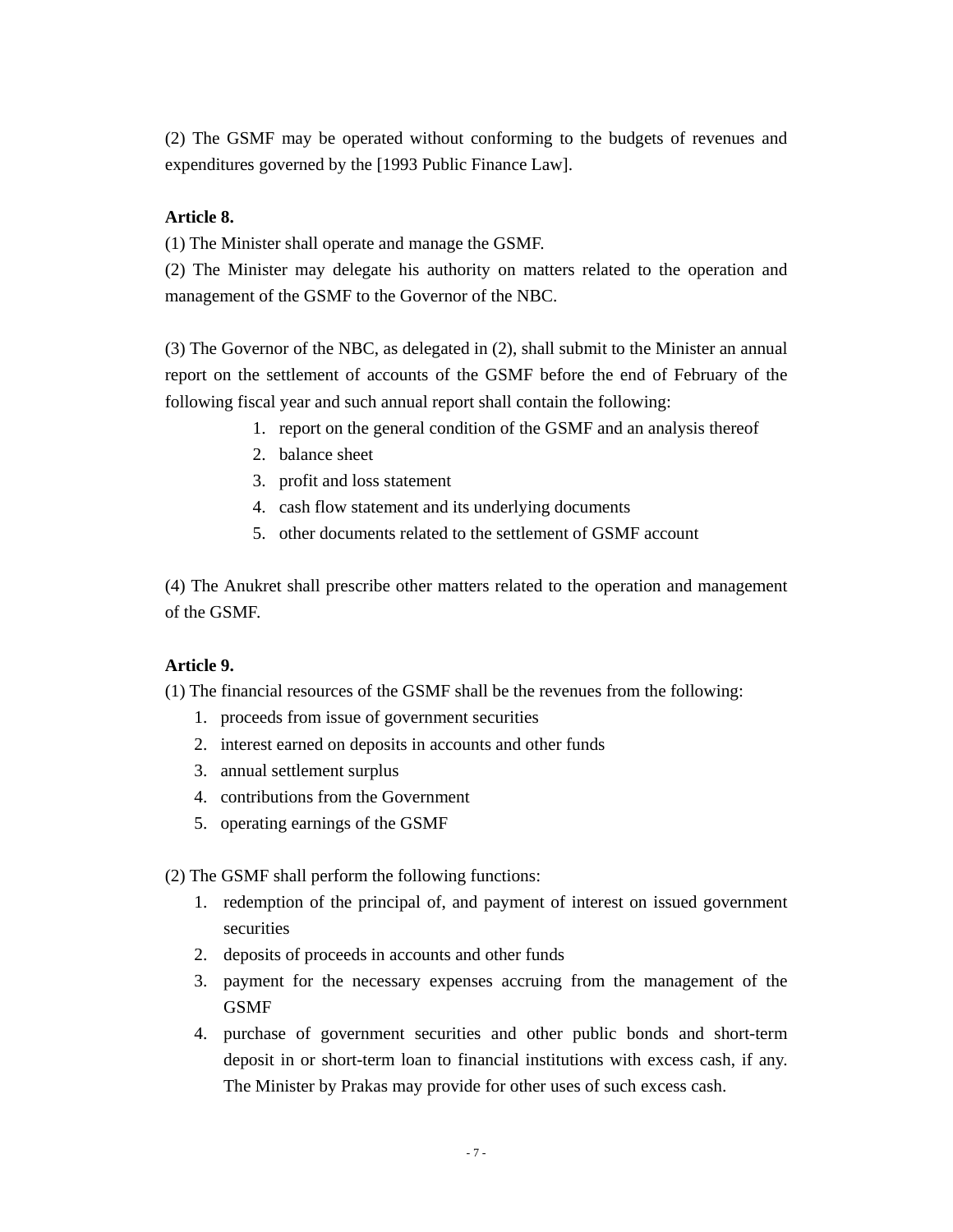#### **Article 10.**

(1) The Minister shall devise the GSMF operation plan (hereafter referred to as "Operation Plan") for the following fiscal year taking into account the need for the issue of government securities.

(2)The Minister shall submit the Operation Plan for deliberation and approval by the Council of Ministers.

## CHAPTER 4

## AUDIT OF AND ROLE OF THE STATE IN THE GSMF

#### **Article 11.**

(1) [National Auditing Authority] may audit the Ministry in matters related to government securities and NBC for the matters delegated by the Minister under this Law.

(2) Internal audit department of the Ministry and the NBC shall regularly audit departments in charge of matters related to government securities and report the results to the Minister and the Governor of the NBC, respectively, for recommendations.

#### **Article 12.**

(1) For the purpose of deliberating on important policy issues with respect to the development of government securities markets, the Joint Committee of Government Securities Market Development may be established by the Royal Government at the request of the Minister. The Committee shall be composed of the Minister, the Governor of the NBC, any other heads of central government agencies, if appropriate, and experts from the private sector.

(2) The Minister may establish an ad-hoc expert task force to study ways and means of expediting the development of primary government securities market and developing an efficient secondary government securities market, and to make appropriate recommendations to the Minister.

## **Article 13.**

With the prior deliberation of the Council of Ministers, the Prime Minister shall submit an annual report to the National Assembly on the Ministry's public debt activities including without limitation information with respect to the total public debt, the net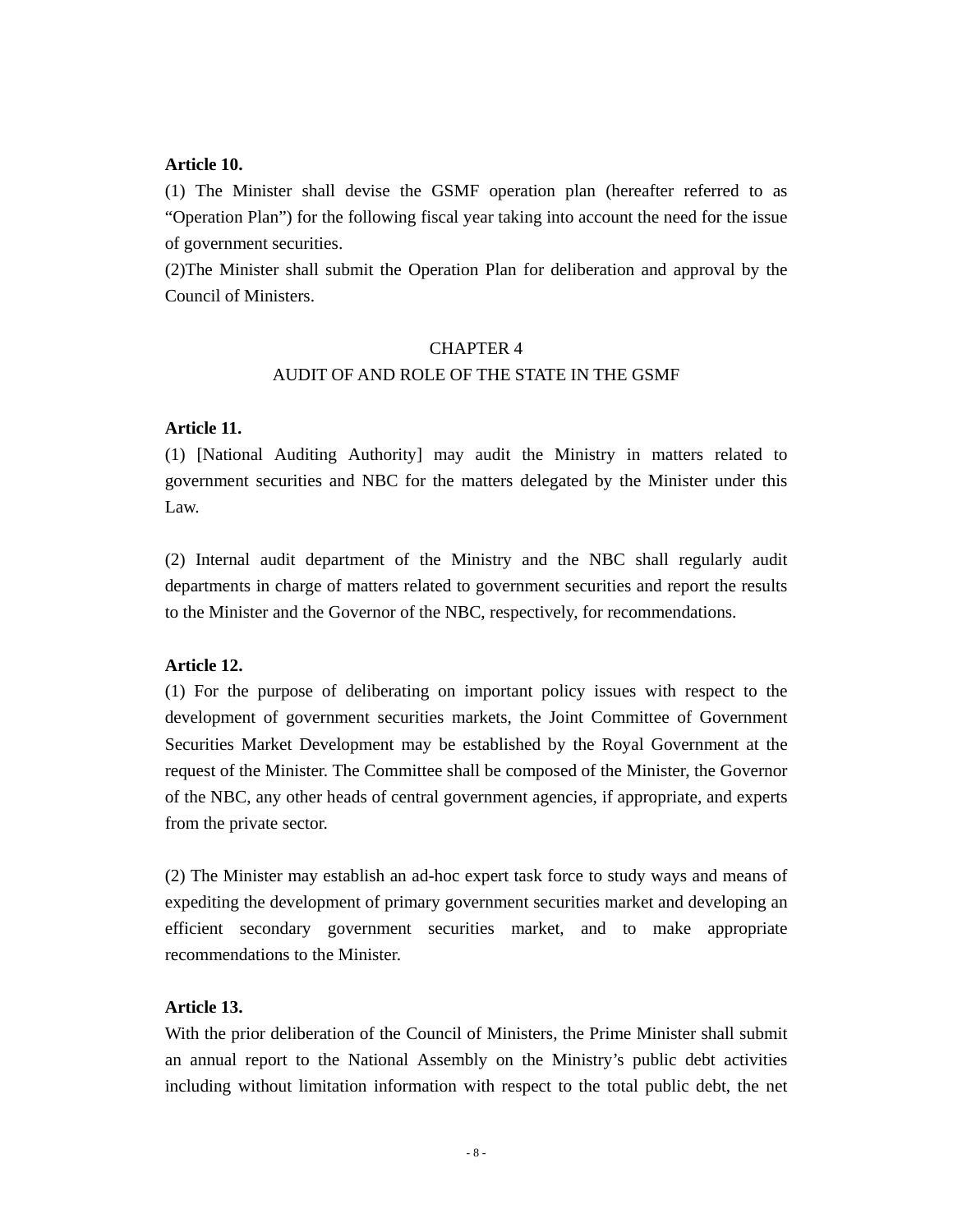public debt, maturity profile, principal and interest payments schedule, information on the holders of public debt, the operation of the GSMF, and an explanation of the overall financing strategy for the current fiscal year and for the succeeding 5 fiscal years.

#### **Article 14.**

(1) When necessary for the appropriate issuance and management of government securities, the Minister may request the heads of the relevant central government agencies to present him with relevant materials.

(2) The heads of the central government agencies shall, upon receiving such request for materials under paragraph (1) above, comply with such request, unless there exist any special reasons not to do so.

## **Article 15.**

(1) Unless otherwise provided for in any other Law, the Government shall not pledge or create any mortgage or security interest over public assets or resources to secure their issues of government securities, and government assets and revenues shall be protected from seizures, attachments, embargoes, and the like.

(2) Claims against the Government for payment of an amount in respect of government securities shall be prescribed unless made within five years in the case of principal and two years in the case of interest from the date of maturity.

# CHAPTER 5 PENALTIES

#### **Article 16.**

A person who falsifies government securities by any means shall be punished in accordance with the existing law.

#### **Article 17.**

A person or government official who is involved in bidding process or other obligations required by this Law, and who fails to comply with duties set forth in the law shall be punished in accordance with the existing law.

# CHAPTER 6 TRANSITIONAL PROVISION